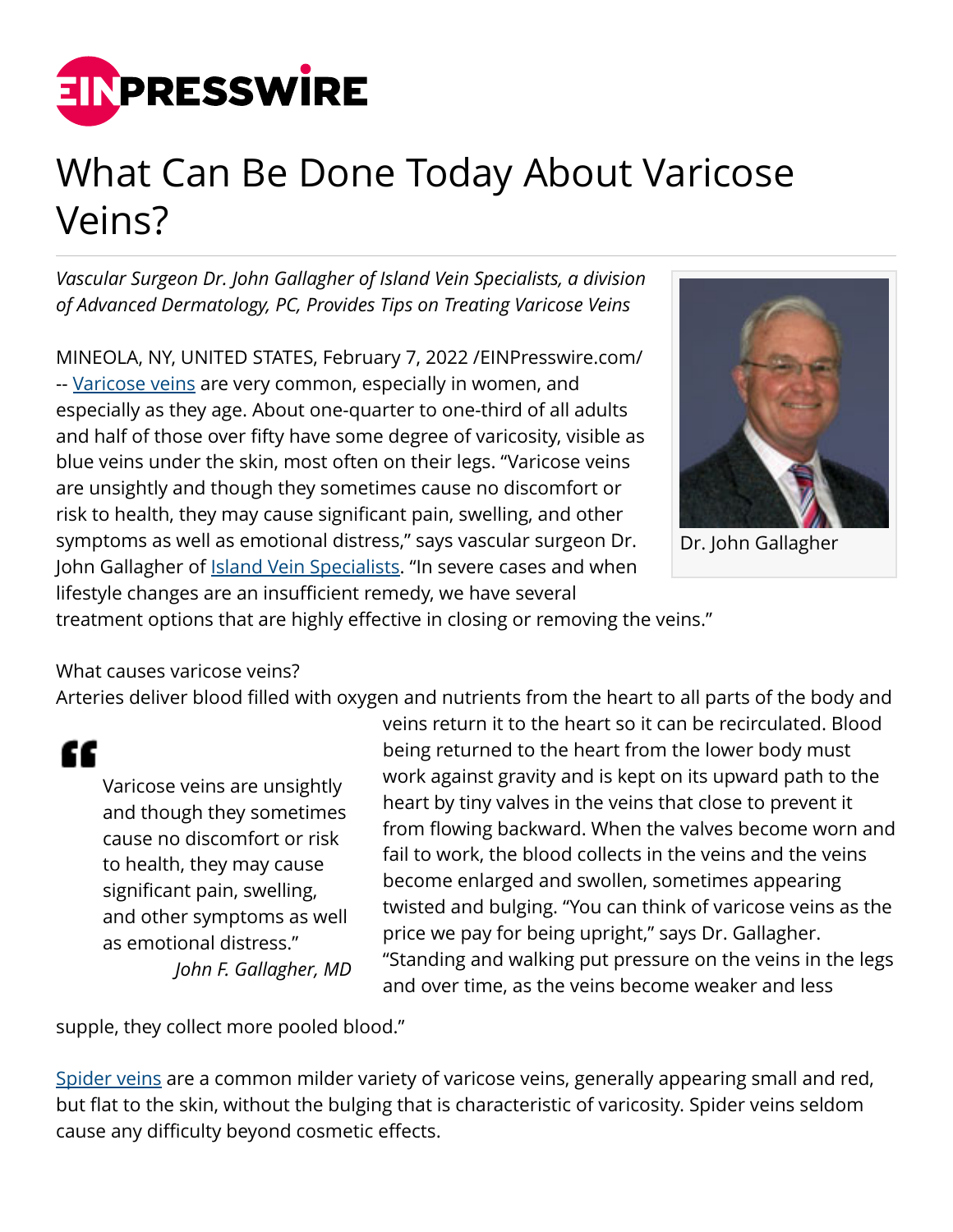## Who is at risk for varicose veins?

Women are more likely to have varicose veins than men, particularly as they age. Many women first develop varicose veins in pregnancy when additional blood is pumped through the body to support the pregnancy and more pressure is put on the veins. The varicosity may disappear a few months after giving birth or it may continue and become more prevalent with succeeding pregnancies. Other risk factors include a family history of varicose veins, being overweight or obese, hormonal changes at menopause, and standing or sitting for long periods.

## What are the symptoms of varicose veins?

Many people have no signs beyond visible blue and/or bulging veins. Other symptoms include aching or a heavy feeling in the legs, burning, throbbing, muscle cramping or swelling in the lower legs, and itchiness around the veins. Discomfort is often worse in hot weather, at the end of the day, and after sitting or standing for an extended period. In severe cases, the veins may bleed or ulcerate.

## How are varicose veins treated?

Self-care options and lifestyle changes might include losing weight, elevating the legs when sitting, and wearing compression stockings to improve blood flow from the legs. If these remedies are insufficient to reduce the effects of varicose veins, a consultation with a vascular surgeon will help you understand options for removing, closing, or collapsing varicose veins.

Sclerotherapy is used on smaller varicose and spider veins. Medication is injected into the vein that causes the vein walls to swell, stick together, and seal shut, stopping the flow of blood.

Endovenous ablation is a minimally-invasive procedure that is used to treat the great or short saphenous veins when they malfunction and cause bulging varicose veins. After endovenous ablation is performed, ambulatory phlebectomy is done to remove the painful, unsightly, bulging varicose veins on the surface of the skin. This can usually be done with needle punctures or small incisions.

After veins are removed or closed off, healthy veins take over the flow of blood and the pain and appearance of the varicose veins dissipate.

"We continue to see remarkable advances in the techniques used to treat varicose veins," says Dr. Gallagher. "Depending on the characteristics of each person's condition, we can determine an individualized course of treatment that will relieve the physical and emotional discomfort of varicose veins."

John F. Gallagher, MD, is a board-certified general and vascular surgeon with more than 30 years of experience treating varicose veins and pioneering advanced techniques that minimize discomfort and improve results.

Island Vein Specialists, a division of Advanced Dermatology, PC, is Long Island's premier clinic for